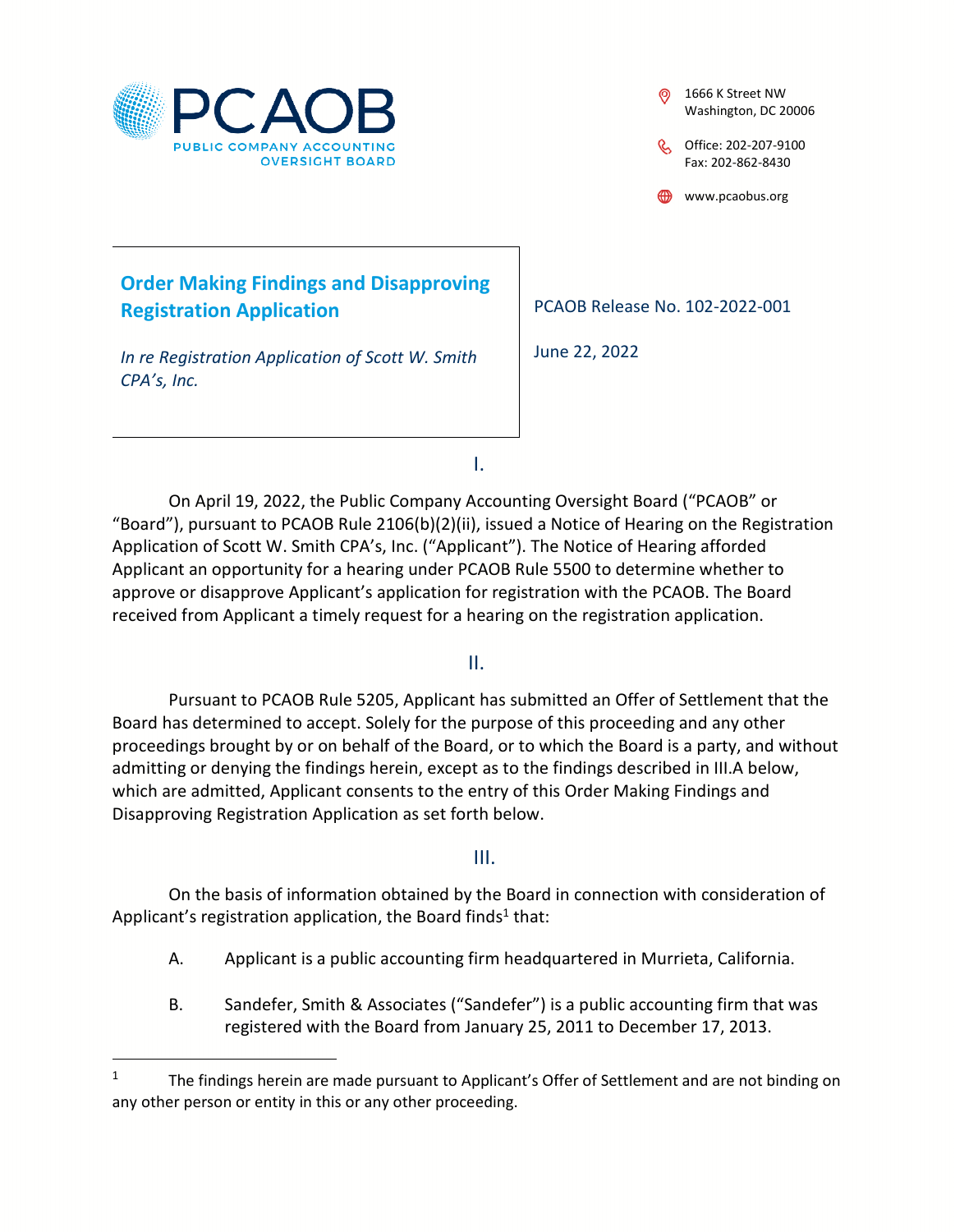Applicant's owner and president, Scott Smith, was a co-owner, partner, and primary contact of Sandefer at the time Sandefer was registered with the Board. Mr. Smith was responsible for Sandefer's compliance with PCAOB reporting and payment requirements.

- C. As a registered firm, Sandefer was obligated to file periodic reports and pay annual fees. As Sandefer's co-owner and the primary contact listed in Sandefer's annual reports filed with the Board on Form 2, Smith was responsible for ensuring that Sandefer complied with PCAOB reporting requirements and paid its annual fees.
- D. The annual and special reporting requirements keep the Board's records current, facilitate analysis and planning relating to the Board's inspection responsibilities, and inform other Board functions. The annual fee permits the Board to recover the costs of processing and reviewing annual reports.
- E. Sandefer ceased operations effective December 31, 2011 and Mr. Smith established a new legal entity named Scott W. Smith CPA's, Inc. (the Applicant in this proceeding) effective January 1, 2012. On July 10, 2012, Mr. Smith filed an annual report on Form 2 for Sandefer (which had not withdrawn from registration despite having ceased operations) that erroneously disclosed that Sandefer's legal name was "Scott W. Smith CPA's, Inc." (the Applicant). Sandefer did not file an annual report on Form 2 or pay an annual fee for the 2013 reporting year. On November 11, 2013, Mr. Smith filed, on behalf of Sandefer, a request to withdraw from registration on Form 1-WD, which again erroneously disclosed that Sandefer's legal name was "Scott W. Smith CPA's, Inc." (the Applicant).
- F. Applicant's owner and president, Mr. Smith, directly and substantially contributed to the following violations:
	- a. Sandefer's violations of Section 102(d) of the Sarbanes-Oxley Act of 2002 ("the Act") and PCAOB Rule 2200 by filing an inaccurate annual report with the Board for the reporting period ending in 2012 that disclosed that Sandefer's legal name was "Scott W. Smith CPA's, Inc."
	- b. Sandefer's violation of PCAOB Rule 2201 by failing to file a timely annual report with the Board for the reporting period ending in 2012 by the relevant deadline.